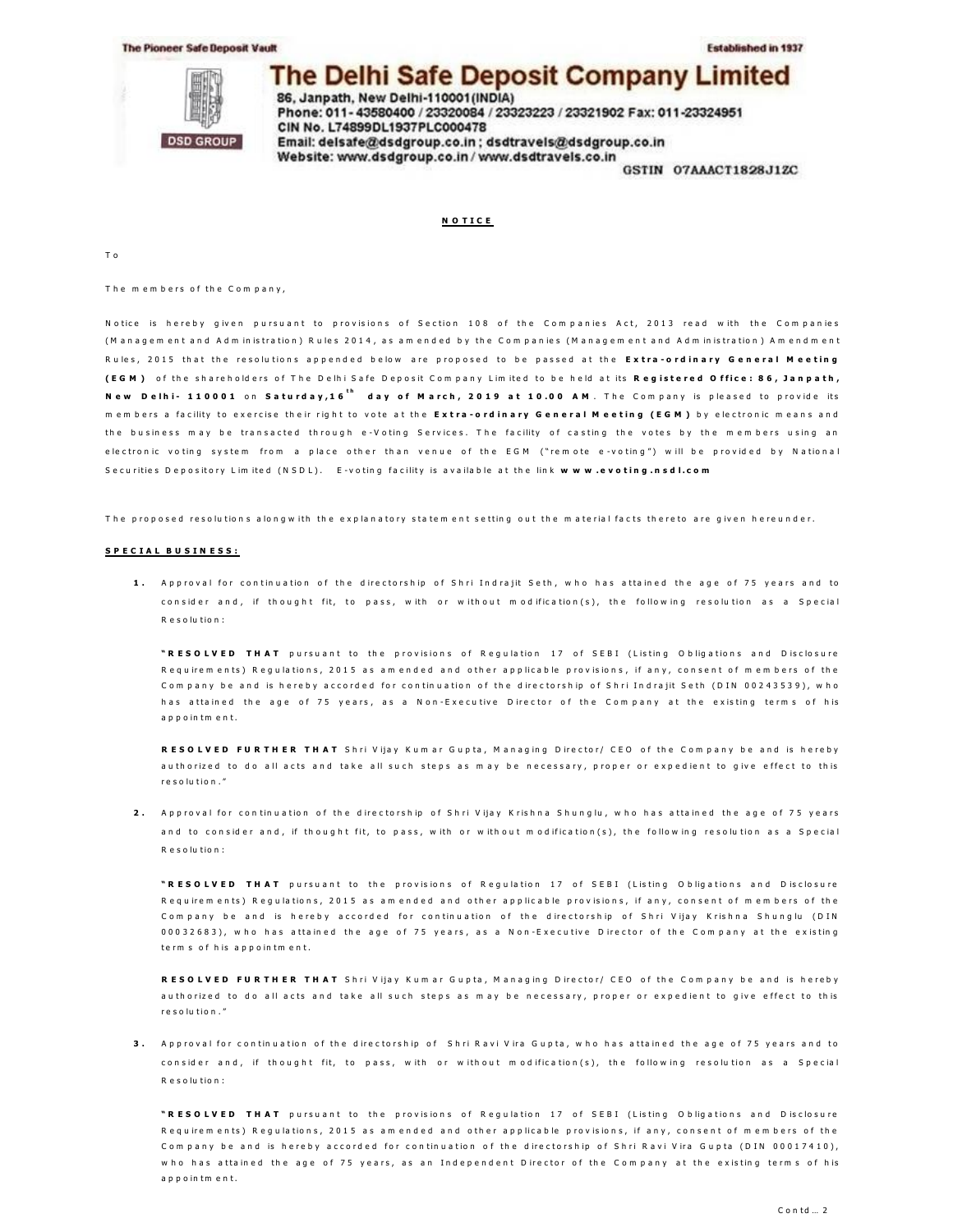**R ESOLVED FURTHER THAT** Shri Vijay Kumar Gupta, Managing Director/ CEO of the Company be and is hereby au thorized to do all acts and take all such steps as may be necessary, proper or expedient to qive effect to this re solution."

4. Approval for continuation of the directorship of Shri Ashok Dayal, who has attained the age of 75 years and to consider and, if thought fit, to pass, with or without modification(s), the following resolution as a Special R e s o lu t io n :

**"RESOLVED THAT** pursuant to the provisions of Requiation 17 of SEBI (Listing Obligations and Disclosure Requirem ents) Regulations, 2015 as am ended and other applicable provisions, if any, consent of members of the Company be and is hereby accorded for continuation of the directorship of Shri Ashok Dayal (DIN 00065907), who has attained the age of 75 years, as an Independent Director of the Company at the existing terms of his  $apno in *tm*  $ent$$ 

**R ESOLVED FURTHER THAT** Shri Vijay Kumar Gupta, Managing Director/ CEO of the Company be and is hereby au thorized to do all acts and take all such steps as may be necessary, proper or expedient to give effect to this resolution<sup>"</sup>

**5.** Approval for continuation of the directorship of Shri Probir Chandra Sen, who has attained the age of 75 years and to consider and, if thought fit, to pass, with or without modification(s), the following resolution as a Special R e s o lu t io n :

"RESOLVED THAT pursuant to the provisions of Requiation 17 of SFBI (Listing Obligations and Disclosure Requirements) Regulations, 2015 as amended and other applicable provisions, if any, consent of members of the Company be and is hereby accorded for continuation of the directorship of Shri Probir Chandra Sen (DIN 00106127), who has attained the age of 75 years, as an Independent Director of the Company at the existing terms of his appointment.

**R E SO LVED FURTHER THAT** Shri Vijay Kumar Gupta, Managing Director/ CEO of the Company be and is hereby au thorized to do all acts and take all such steps as may be necessary, proper or expedient to give effect to this resolution."

**6.** A p p roval for continuation of the directorship of Shri M ahesh Sahai, who has attained the age of 75 years and to consider and, if thought fit, to pass, with or without modification(s), the following resolution as a Special R e s o lu t io n :

"RESOLVED THAT pursuant to the provisions of Regulation 17 of SEBI (Listing Obligations and Disclosure Requirements) Regulations, 2015 as amended and other applicable provisions, if any, consent of members of the Company be and is hereby accorded for continuation of the directorship of Shri Mahesh Sahai (DIN 00062254), who has attained the age of 75 years, as an Independent Director of the Company at the existing terms of his  $a$  p p  $o$  in  $tm$   $e$  n  $t$  ...

**R ESO LVED FURTHER THAT** Shri Vijav Kumar Gupta, Managing Director/ CEO of the Company be and is hereby au thorized to do all acts and take all such steps as may be necessary, proper or expedient to give effect to this  $r$  e colution  $''$ 

**7.** A p p roval for continuation of the directorship of. Managing Director/CEO, Shri Vijay Kumar Gupta who has attained the age of 70 years and to consider and, if thought fit, to pass, with or without modification(s), the following resolution as a Special Resolution:

"RESOLVED THAT pursuant to the provisions of Section 196, 197 and 203 read with Schedule V and other applicable provisions, if any, of the Companies Act, 2013 and Companies (Appointment and Remuneration of M a n a g e rial P e r s onnel) Rules, 2014 including any statutory modification (s) or re-enactment (s) there of for the time being in force, as amended from time to time and Articles of Association of the Company and subject to such m od ification (s) as may be approved as accepted, approval of the members be and is hereby accorded for the con tinuation of the directorship of Shri Vijav Kumar Gupta (DIN: 00243413), who has attained the age of 70 years, as Managing Director/CEO of the Company till 6<sup>th</sup> August, 2019 and his re-appointment in that capacity, being not liable to retire by rotation, for a further period of five years beginning with effect from 7  $^{\rm th}$  August, 2019 till 6  $^{\rm th}$ August, 2024, on the terms & conditions including remuneration as set out in the Explanatory Statement annexed to this Notice.

**RESOLVED FURTHER THAT** in the event of loss or inadequacy of profits in any financial year during the currency of tenure of the appointment, the Managing Director shall be paid remuneration set out in Explanatory Statem ent as the m inimum remuneration, subject to ceiling as specified in Schedule V of the Companies Act. 2013 from time to time and subject to the approval of the Central Government, if so required, in accordance with the p rovisions of the Companies Act. 2013.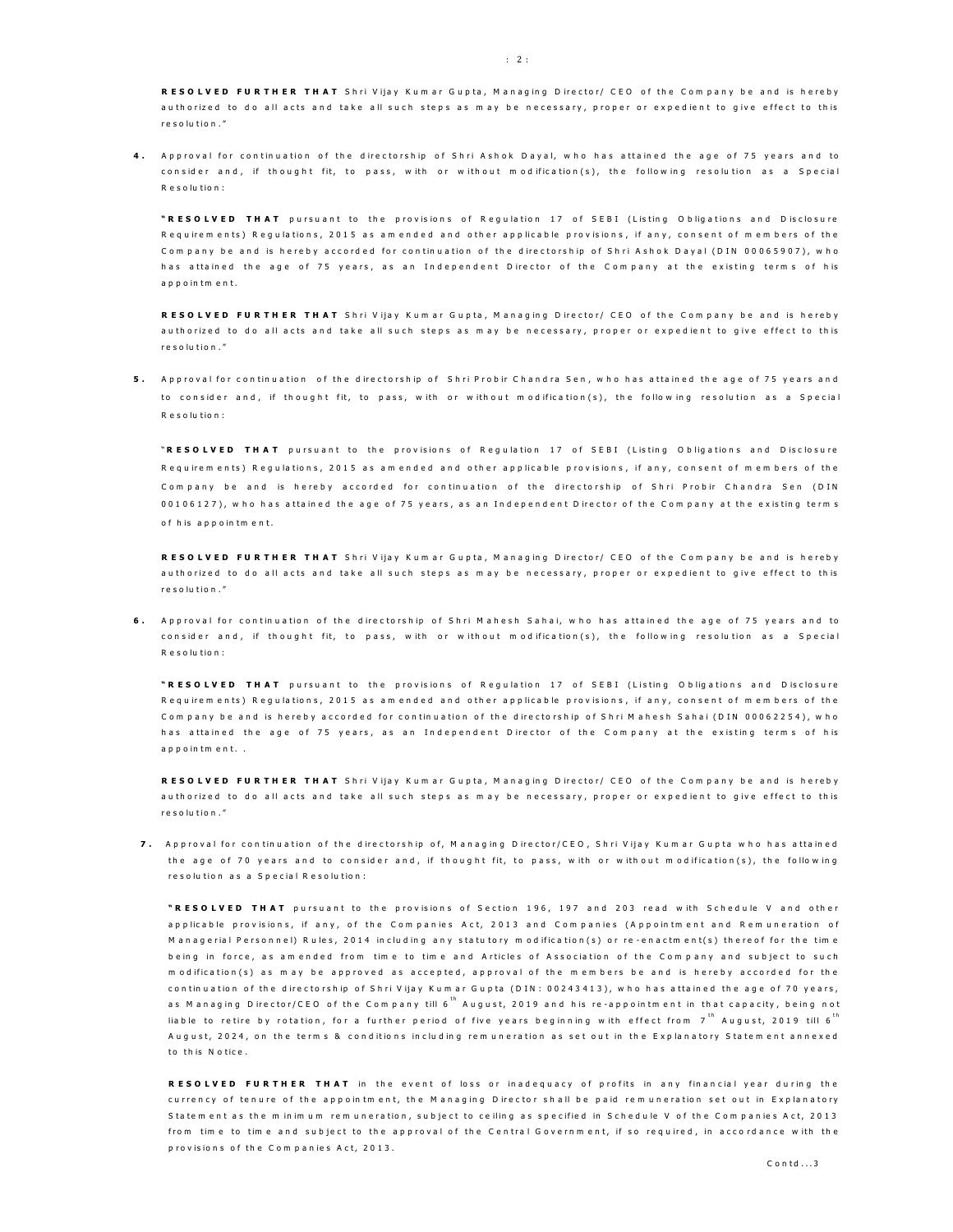**R ESOLVED FURTHER THAT** Shri Indrailt Seth. Chairm an of the Company or the Company Secretary, Ms. Him ani Sharma, be and are hereby authorized to do all acts and take all such steps as may be necessary, proper or expedient to give effect to this resolution."

**8.** Approval for continuation of the directorship of the W hole-time Director, Shri Vikramajit Seth, who has attained the age of 70 years and to consider and, if thought fit, to pass, with or without modification(s), the following resolution as a Special Resolution:

**"RESOLVED THAT** pursuant to the provisions of Section 196(3) read with Schedule V and other applicable p rovisions, if any, of the Companies Act, 2013 and Companies (Appointment and Remuneration of Managerial Personnel) Rules, 2014 including any statutory modification(s) or re-enactment(s) thereof for the time being in force, as amended from time to time and Articles of Association of the Company and subject to such modification(s) as may be approved as accepted, approval of the members be and is hereby accorded for the continuation of the directorship of Shri Vikram ajit Seth (DIN: 00243479), who has attained the age of 70 years, as Whole-time Director of the Company on the existing terms & conditions."

R ESOLVED FURTHER THAT Shri Vijay Kumar Gupta, Managing Director/ CEO of the Company be and is hereby au thorized to do all acts and take all such steps as may be necessary, proper or expedient to give effect to this resolution "

Place: New Delhi **in the second of the second was seen to be a second was to be a second was seen to be a second w D a t e d : 1 8 . 0 1 . 2 0 1 9 M a n a g i n g D i r e c t o r / C E O**

**B y t h e O r d e r o f t h e B o a r d o f T h e D e l h i S a f e D e p o s i t C o . L t d .**

**D I N : 0 0 2 4 3 4 1 3**

## **N O T E S :**

- 1. The relative Explanatory Statement pursuant to Section 102 of the Companies Act, 2013 ("Act"), in respect of the b u siness as set out in the Notice is annexed hereto.
- 2. A member entitled to attend and vote at the meeting is entitled to appoint a proxy to attend and vote on his/her b e half. Such proxy need not be a member of the company. A person can act as proxy on behalf of members not exceeding 50 and holding in the aggregate not more than 10% of the total share capital of the Company carrying voting rights. A member holding more than 10% of the total share capital of the Company carrying voting rights m av annoint a single person as proxy and such person shall not act as proxy for any other person or shareholder
- 3. The instrument of proxy, in order to be effective, should be duly completed and deposited at the Reqistered Office of the Company not less than FORTY-EIGHT HOURS before the commencement of the EGM. A proxy form is annexed to this Notice. Proxies submitted on behalf of limited companies, firms, societies, etc. must be supported by a p p r o p ria te r e s o lu tion or authority, as a p p lic a b le.
- 4. In case of joint holders attending the meeting, only such joint holder who is higher in the order of the names as per the Register of M em bers of the Company will be entitled to vote.
- 5. The route map show ing directions to reach the venue of the AGM is annexed.
- 6. Electronic copy of the Notice is being sent to all the members whose email addresses are registered with the Com pany/Depository Participant(s) for communication purposes unless any member has requested for a hard copy of the same. For members who have not reqistered their email address, physical copy of the Notice is being sent in the permitted mode. The members may note that this Notice will also be available on the Company's website **( [w w w . d s d g r o u p . c o . i n](http://www.dsdgroup.co.in/) ) .**
- 7. The Board of Directors has appointed Shri Baljeet Singh (Membership No. FCA-529260), Partner of M/s CNS & Co. Chartered Accountants, as the Scrutinizer to scrutinize the voting at the meeting and remote e-voting process in a fair and transnarent manner
- 8. The facility for voting, either through electronic voting system or polling paper shall also be made available at the E G M and the members attending the meeting who have not already cast their vote by remote e-voting shall be able to exercise their right to vote at the EGM
- 9. The members who have cast their vote by remote e-voting prior to the EGM may also attend the EGM but shall not be en titled to cast their vote again.
- 10. In terms of Section 108 of the Companies Act, 2013 (the Act) read with Rule 20 of the Companies (Management and Administration) Rules, 2014 and Regulation 44 of SEBI Listing Regulations, 2015, the Company is providing facility to exercise votes on the items of business given in the notice through electronic voting system, to members holding shares as on 08  $^{\rm th}$  March, 2019 (End of Day) being the cut-off date ("Record date") fixed for determining voting rights of members entitled to participate in the e-voting process through the e-voting platform provided by N ational Securities Depository Limited. The e-voting rights of the members/beneficiary owners shall be reckoned on the equity shares held by them as on 08<sup>th</sup> March, 2019 i.e. cut-off date for the purpose. Person who is not a m em ber as on the cut-off date should treat this Notice for information purposes only. The instructions to E-voting form part of Notice.
- 11. The E-voting period commences on Wednesday**, 13<sup>th</sup> March, 2019** from 10:00 am to Friday**, 15<sup>th</sup> March, 2019**  $to 05:00 pm$ .
- 12. The Chairm an shall, at the EGM, at the end of discussion on the resolutions on which voting is to be held, allow voting with the assistance of scrutinizer, by use of "Polling Paper" for all those members who are present at the E GM but have not casted their votes by availing the rem ote e-voting facility.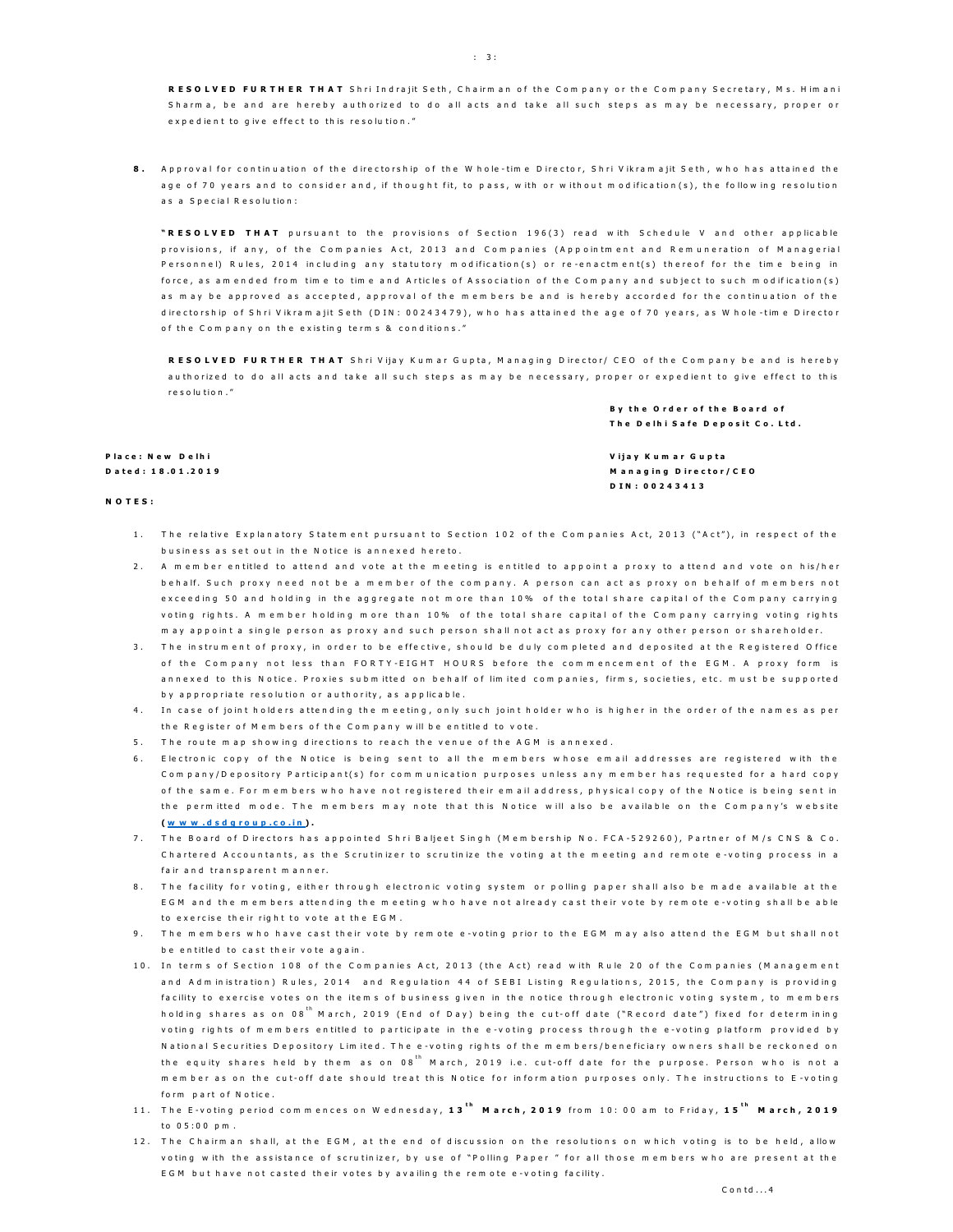- 13. The scrutinizer shall, im mediately after the conclusion of voting at the general meeting, first count the votes casted at the meeting, thereafter unlock the votes through e-voting in the presence of at least two witnesses, not in the em ployment of the Company and make, not later than three (3) days from the conclusion of the meeting, a consolidated scrutinizer's report of the total votes cast in favor or against, if any, to the Chairman of the Company, who shall countersion the same.
- 14. The Results of E-voting shall be declared at the EGM of the Company and the results along with Scrutinizer's report shall be placed on the website of the Company www.dsdgroup.co.in thereafter and shall also be communicated to the Stock Exchange. The Resolutions shall be deemed to be passed, if approved, on the date of EGM.

### **The instructions for e-voting are as under:**

The way to vote electronically on NSDL e-V oting system consists of "Two Steps" which are mentioned below:

# S tep 1: Log -in to NSDL e-Voting system at https://www.evoting.nsdl.com/ Step 2: Cast your vote electronically on NSDL e-Voting system.

### **Details on Sten 1 is mentioned helow:**

### **H o w t o L o g - i n t o N S D L e - V o t i n g w e b s i t e ?**

- 1. Visit the e-V oting website of NSDL. Open web browser by typing the following URL: https://www.evoting.nsdl.com/ e ith er on a Personal Computer or on a mobile.
- 2. Once the home page of e-Voting system is launched, click on the icon "Login" which is available under 'S h a reh old e rs' section
- 3. A new screen will open. You will have to enter your User ID, your Password and a Verification Code as shown on the screen.

A lternatively, if you are registered for NSDL eserv[ic](https://eservices.nsdl.com/)es i.e. IDEAS, you can log-in at https://eservices.nsdl.com/with y our existing IDEAS login. Once you log-in to NSDL eservices after using your log-in credentials, click on e-Voting and you can proceed to Step 2 i.e. Cast your vote electronically.

4. Your User ID details are given below :

### **M** anner of holding shares i.e. Demat (NSDL or Your User ID is: **C D S L ) o r P h y s i c a l** a) For M em bers who hold shares in demat account  $w$  ith  $N$  S D L. 8 Character DP ID followed by 8 Digit Client ID For example if your DP ID is IN 300 \*\*\* and Client ID is  $12******$  then your user ID is  $IN300***12******$ . b) For M em bers who hold shares in demat account w ith CDSI 16 D ig it Beneficiary ID For exam ple if your Beneficiary ID is  $12************$  then your user ID is 12 \* \* \* \* \* \* \* \* \* \* \* \* \* \* c) For M em bers holding shares in Physical Form . EVEN N umber followed by Folio N umber registered with the c o m p a n y For example if folio number is  $0.01***$  and EVEN is 101456 then user ID is  $101456001***$

- 5. Your password details are given below:
	- a) If you are already registered for e-Voting, then you can user your existing password to login and cast your v o te.
	- b) If you are using NSDL e-Voting system for the first time, you will need to retrieve the 'initial password' which w as communicated to you. Once you retrieve your 'initial password', you need to enter the 'initial password' and the system will force you to change your password.
	- c) How to retrieve your 'initial password'?
		- (i) If your email ID is registered in your demat account or with the company, your 'initial password' is com m u nicated to you on your em ail ID. Trace the em ail sent to you from NSDL from your mailbox. O p en the em ail and open the attachment i.e. a .pdf file. O p en the .pdf file. The password to open the .pdf file is your 8 digit client ID for NSDL account, last 8 digits of client ID for CDSL account or folio num ber for shares held in physical form. The .pdf file contains your 'User ID' and your 'initial p a s s w o rd'.
		- (ii) If your em ail ID is not registered, your 'initial password' is communicated to you on your postal a d d r e s s .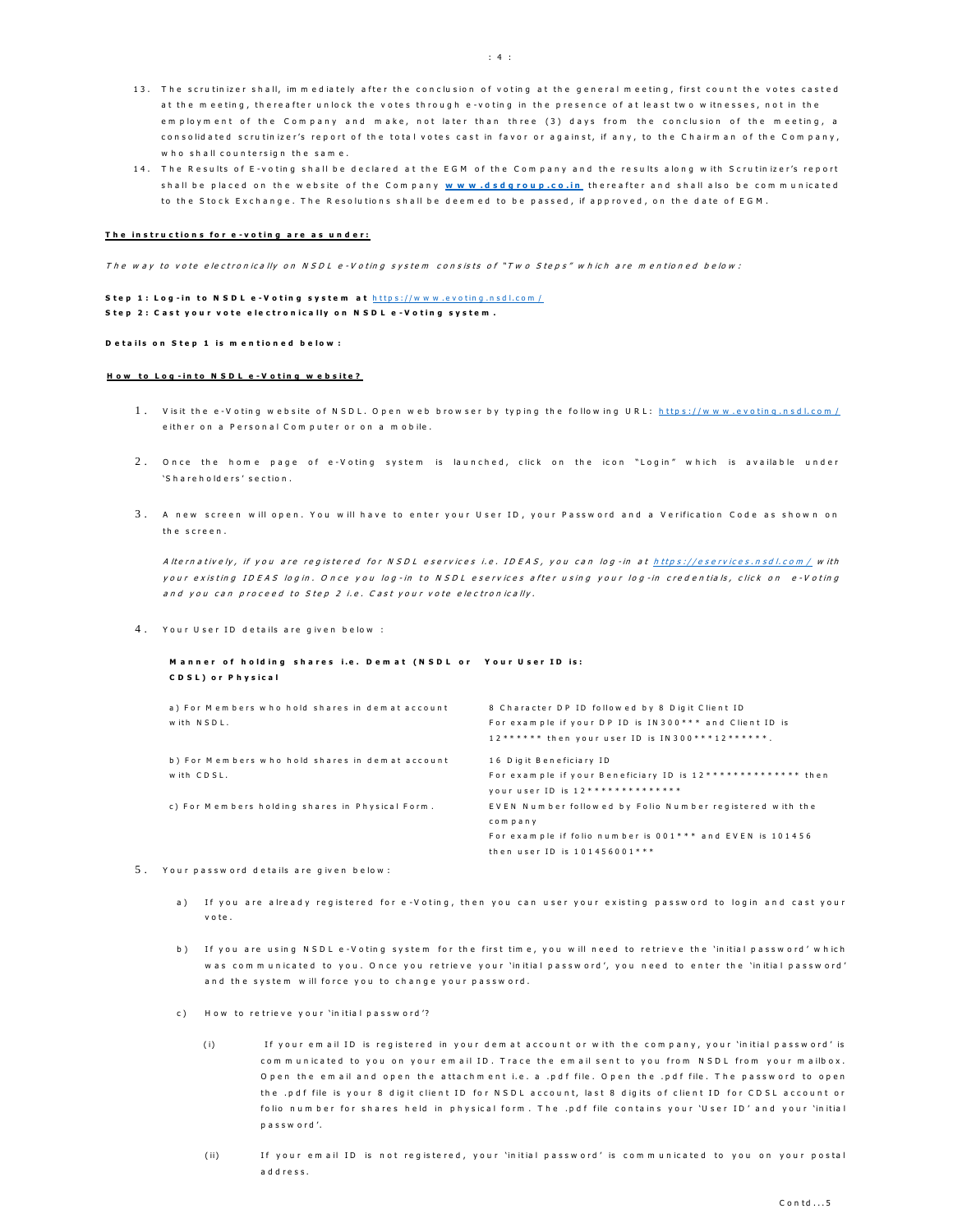- 6. If you are unable to retrieve or have not received the "Initial password" or have forgotten your password:
	- a) Click on "**Forgot User Details/Password**?" (If you are holding shares in your demat account with NSDL or C D S L ) op tion a vailable on www.evoting.nsdl.com.
	- b) Physical User Reset Password?" (If you are holding shares in physical mode) option available on w w w .e v o tin g . n s d l. c o m .
	- c) If you are still unable to get the password by aforesaid two options, you can send a request at e v o tin q @ n s d l. c o . in mentioning your demat account number/folio number, your PAN, your name and your r e g is te r e d a d d r e s s.
- 7. A fter entering your password, tick on Agree to "Terms and Conditions" by selecting on the check box.
- 8. Now, you will have to click on "Login" button.
- 9. After you click on the "Login" button, Home page of e-Voting will open.

# **Details on Step 2 is given below:**

## How to cast your vote electronically on NSDL e-Voting system?

- 1. After successful login at Step 1, you will be able to see the Home page of e-Voting. Click on e-Voting. Then, click on A c tive V o tin a C y cles.
- 2. After click on Active Voting Cycles, you will be able to see all the companies "EVEN" in which you are holding shares and w h o s e v o tin g c y c le is in a c tive status
- 3 Select "FVFN" of company for which you wish to cast your yote
- 4. Now you are ready for e-Voting as the Voting page opens.
- 5. Cast your vote by selecting appropriate options i.e. assent or dissent, verify/m odify the number of shares for which you w ish to cast your vote and click on "Subm it" and also "Confirm" when prompted.
- $6$ . Up on confirm ation, the message "V ote cast successfully" will be displayed.
- $7$ . You can also take the printout of the votes cast by you by clicking on the print option on the confirmation page.
- 8. Once you confirm your vote on the resolution, you will not be allowed to modify your vote

# **G** e n e r a l **G** u id e lin es for sh a r e h o ld e r s

- 1 In stitutional shareholders (i.e. other than individuals, HUF, NRI etc.) are required to send scanned copy (PDF/JPG Form at) of the relevant Board Resolution/ Authority letter etc. with attested specimen signature of the duly authorized signatory (ies) who are authorized to vote, to the Scrutinizer by e-mail to cabaljeet.s@ qmail.com with a copy marked to e v o tin g @ n s d l c o in
- 2. It is strongly recommended not to share your password with any other person and take utmost care to keep your password confidential. Login to the e-voting website will be disabled upon five unsuccessful attempts to key in the correct password. In such an event, you will need to go through the "Forgot User Details/Password?" or "Physical User Reset Password?" option available on www.evoting.nsdl.com to reset the password.
- 3. In case of any queries, you may refer the Frequently Asked Questions (FAQs) for Shareholders and e-voting user manual for Shareholders available at the download section of www.evoting.nsdl.com or call on toll free no.: 1800-222-990 or s e n d a request at evo tin q @ n s d l. co. in

**B y t h e O r d e r o f t h e B o a r d o f**  The Delhi Safe Deposit Co. Ltd.

**P l a c e : N e w D e l h i V i j a y K u m a r G u p t a**

**D a t e d : 1 8 . 0 1 . 2 0 1 9 M a n a g i n g D i r e c t o r / C E O D I N : 0 0 2 4 3 4 1 3**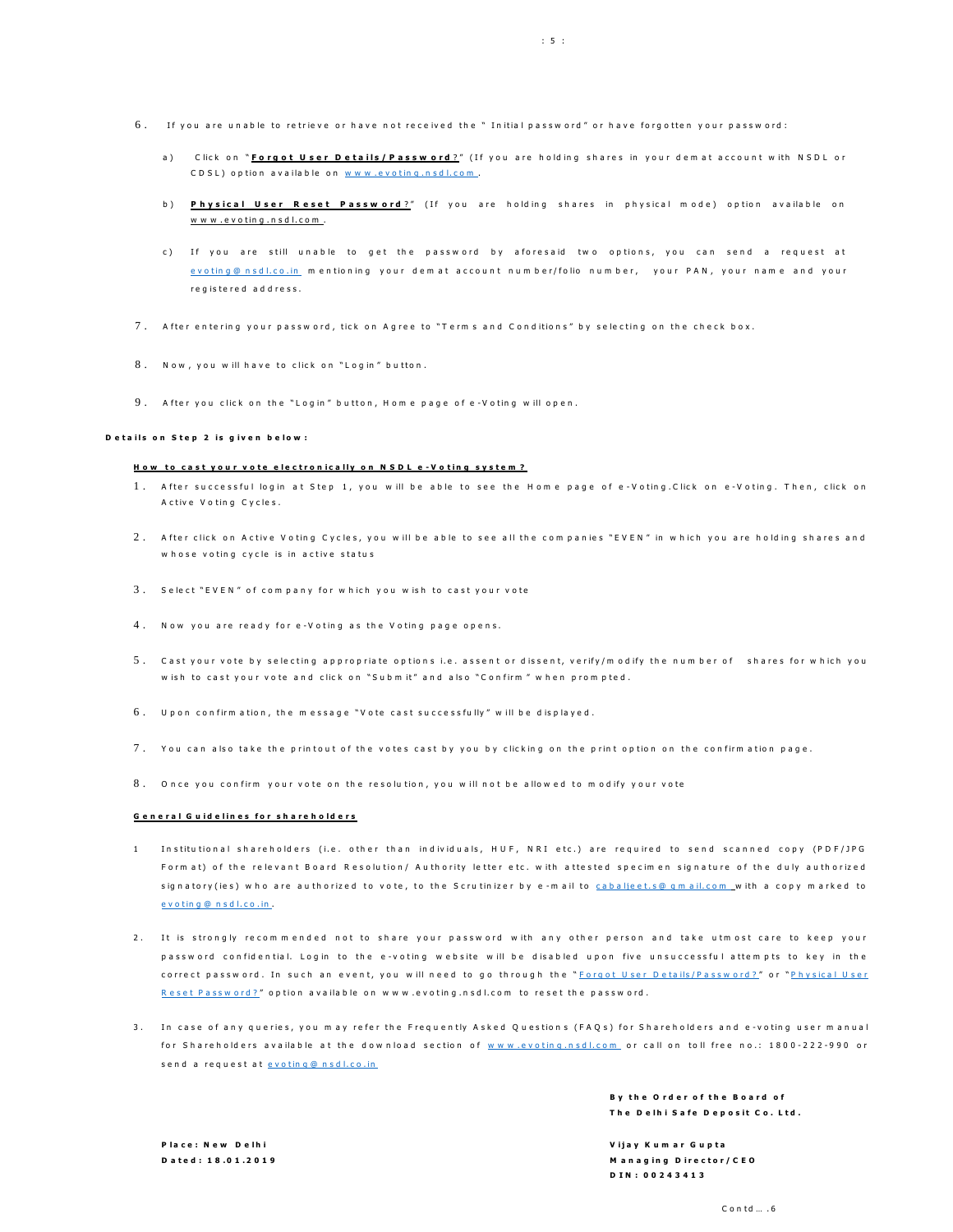## **EXPLAN A TO RY STATEM ENT PURSUANT TO SECTION 102(1) OF THE COMPANIES ACT, 2013 IN RESPECT OF RESOLUTION A T I T E M N O . 1 T O 8**

The following Statement sets out all material facts relating to the Special Business mentioned in the accompanying Notice:

## **I T E M N O . 1 T O 6**

Requiation 17 (1 A) of SEBI (Listing Obligations and Disclosure Requirements) Requiations, 2015 as notified on June 7, 2018 prescribes that no listed entity shall appoint a person or continue the directorship of any person as a non-executive director/Independent Director who has attained the age of seventy five years unless a special resolution is passed to that effect.

The Non-Executive Directors of the Company, Shri Indrailt Seth & Shri Vilay Krishna Shunglu as well as the Independent Directors of the Company, Shri Ravi Vira Gunta, Shri Ashok Daval, Shri Probir Chandra Sen & Shri Mahesh Sahai have attained the age of 75 y e a r s .

The Board feels that their presence in the Board is essential to effectively manage and supervise the operations of the Company as they have remained pillars in the progress of the Company with their rich experience of over 50 years in various fields including n on - b an king financial one rations. Their presence as Directors will help the Board to take the effective managerial decisions so that Com pany continues to grow and expand its business in future years and attain new heights of business goals.

In view of the said provisions of SEBI (Listing Obligations and Disclosure Requirements) Requlations 2015, Nomination and Rem uneration Committee discussed the matter and recommended the continuation of Directorship of the above Directors for the rem a in in g p e riod of their term at the present conditions.

Except the appointees and their relatives, none of the other Director or other Key Managerial Personnel of the Company or their relatives is concerned or interested in the proposed resolution.

The Board recommends the special resolutions for your approval.

#### **I T E M N O . 7 & 8**

Section 196(3) of the Companies Act, 2013 inter alia, provides that no company shall continue the employment of a person who has attained the age of seventy years, as Managing Director, Whole-Time Director or Manager unless it is approved by the m em bers by passing a special resolution. Part I of Schedule V to the Act contains a similar relaxation.

Shri Vijay Kumar Gupta as Managing Director/CEO of the Company has attained the age of 70 years and his office term is due to expire on August 6  $^{\rm th}$ , 2019. The present proposal is to seek the Shareholders' approval for the continuation of holding of office by Shri Vijay Kumar Gupta, Managing Director/CEO (DIN 00243413), who has attained the age of 70 years and his re-appointment. The Board of Directors of the Company, at its meeting held on January 18, 2019 has, subject to the approval of the Shareholders, re-appointed Shri Vijay Kumar Gupta for a further period of 5 years from August 7, 2019, being not liable to retire by rotation.

His remuneration has already been approved by the Nomination and Remuneration committees at their meeting held on 18  $^{\rm th}$ January 2019. Therefore, the Board proposes to seek approval of the Shareholders of the Company for approving the rem uneration of Shri Vijay Kum ar Gupta being Managing Director/CEO of the Company, which is detailed as hereunder:

Salaries: Rs. 1,20,000 per m on th (Scale of Rs. 1,20,000 - Rs. 10,000 - Rs. 1,70,000/-)

P e r q u is it e s a n d A llo w ances: A s a llo w e d to all o there m p love es of the Company.

The Board also approved appointment and continuation of holding of office by Shri Vikramajit Seth, who has attained the age of 70 years as a W hole-Time Director of the Company for a period of five years. In yiew of the introduction of the Companies Act. 2013 with effect from 1st April 2014 and also for an abundant precaution, the Company seeks consent of the members by way of special resolution for continuation of holding of his existing office upon attaining the age of 70 years during the currency of his term s of appointment under the provisions of Section 196(3)(a) of the Companies Act, 2013.

Shri Vijay Kumar Gupta and Shri Vikramajit Seth have rich and varied experience of managing company affairs & non-banking financial sectors. They have been associated with the Company for past over 40 years and remained closely involved in its progress. It will be in company's interest and benefit to have their association to gain from their experience and therefore, re com mend continuation of Shri Vijay Kumar Gupta as Managing Director & CEO and Shri Vikramajit Seth as a Whole-Time D irector. Their continued association with the company is absolutely necessary.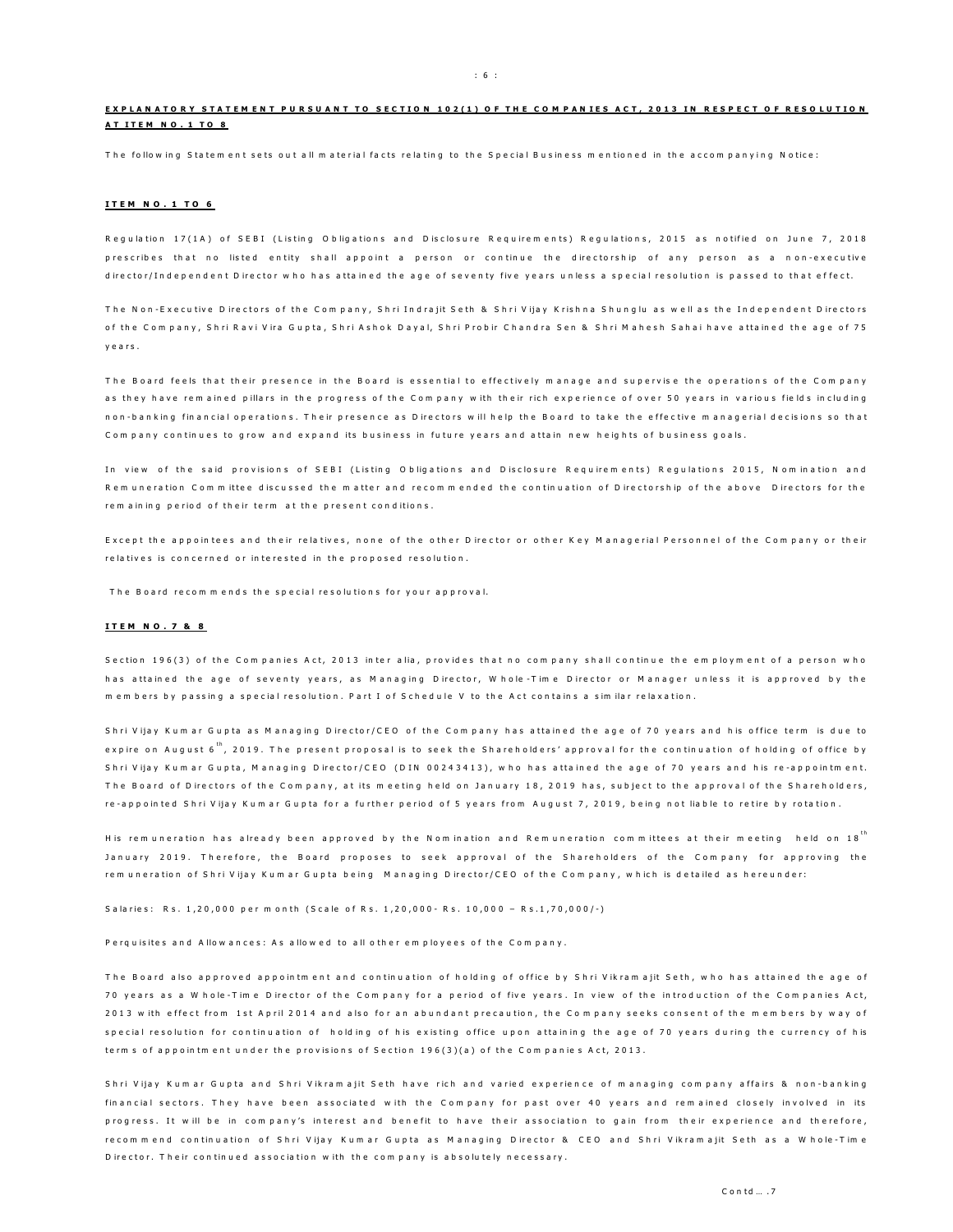Nom ination and Remuneration Committee discussed the matter and recommended the continuation of Directorship of the above Directors for the remaining period of their term. This is subject to the approval of the shareholders at this Extra Ordinary General M e e ting.

Except the appointees and their relative, none of the other Director or other Key Managerial Personnel of the Company or their relatives is concerned or interested in the proposed resolution.

The Board recommends the special resolutions for your approval.

In Compliance of Regulation 36 of SEBI (Listing Obligations and Disclosure Requirements) Regulations, 2015 Brief Summary of D irector's Qualifications forms part as **Annexure A** attached to the notice.

| S.No                    | <b>NAME</b>              | DATE OF<br>BIRTH | QUALIFICATION/PAST<br><b>EXPERIENCE</b>               | DIRECTORSHIP IN<br>OTHER COMPANIES                                                                                                                            | Shares held<br>in the<br>Com pany | Date of<br>Appointment | Relation with<br>other<br><b>Directors</b>                          |
|-------------------------|--------------------------|------------------|-------------------------------------------------------|---------------------------------------------------------------------------------------------------------------------------------------------------------------|-----------------------------------|------------------------|---------------------------------------------------------------------|
| $1$ .                   | INDRAJIT SETH            | 15.04.1937       | M .A., FCA CANTAB<br>LONDON                           | <b>DSD ENTERPRISES</b><br>PRIVATE LIM ITED                                                                                                                    | 3127428                           | 31/07/1956             | Spouse of<br>Sarvjeet Seth<br>and brother of<br>Vikram ajit<br>Seth |
| $\overline{2}$          | VIJAY KRISHNA<br>SHUNGLU | 21.07.1939       | IAS, RETD. CONTROLLER<br>AUDITOR GENERAL OF<br>IN DIA | ASREC (INDIA) LIM ITED                                                                                                                                        | 192048                            | 30/03/2002             | None                                                                |
| $\overline{\mathbf{3}}$ | M AHESH SAHAI            | 05.11.1937       | CHARTERED ACCOUNTANT                                  | $N$ $l$ $l$                                                                                                                                                   | 36000                             | 20/05/1977             | None                                                                |
| $\overline{4}$          | ASHOK DAYAL              | 02.06.1937       | FINANCIAL M ANAGEMENT                                 | 1. F1F9 (INDIA) PRIVATE<br>LIM ITED<br>2. LANGHAM CAPITAL<br>INDIA PRIVATE LIM ITED                                                                           | N <sub>IL</sub>                   | 27/11/1997             | None                                                                |
| 5.                      | RAVIVIRA GUPTA           | 19.11.1937       | RETD. DY. GOVERNOR RBI                                | 1. SESH ASAYEE PAPER<br>AND BOARDS LIM ITED<br>2. HONDA SIEL POWER<br>PRODUCTS LIM ITED<br>3. D C M LIM ITED<br>4. TRUE NORTH<br>VENTURES PRIVATE<br>LIM ITED | <b>NIL</b>                        | 30/10/1998             | None                                                                |
| 6.                      | PROBIR<br>CHANDRA SEN    | 17.06.1943       | IAS RETD. CHAIRM AN - AIR<br>IN DIA                   | 1. BCH ELECTRIC<br>LIM ITED<br>2.THE MAYO<br>FOUNDATION                                                                                                       | $N$ $l$ $l$                       | 29/09/2007             | None                                                                |
| 7.                      | VIJAY KUMAR<br>GUPTA     | 04.02.1948       | B.A., L.L.B                                           | <b>DSD ENTERPRISES</b><br>PRIVATE LIM ITED                                                                                                                    | 587724                            | 01/10/1998             | None                                                                |
| 8 <sub>1</sub>          | VIKRAM AJIT SETH         | 11.04.1946       | <b>B.A.</b>                                           | <b>NIL</b>                                                                                                                                                    | N <sub>IL</sub>                   | 01/08/1995             | <b>Brother of</b><br>Indrajit Seth                                  |

# **A N N E X U R E - A**

## **R O U T E M A P F O R E G M V E N U E**



: 7 :